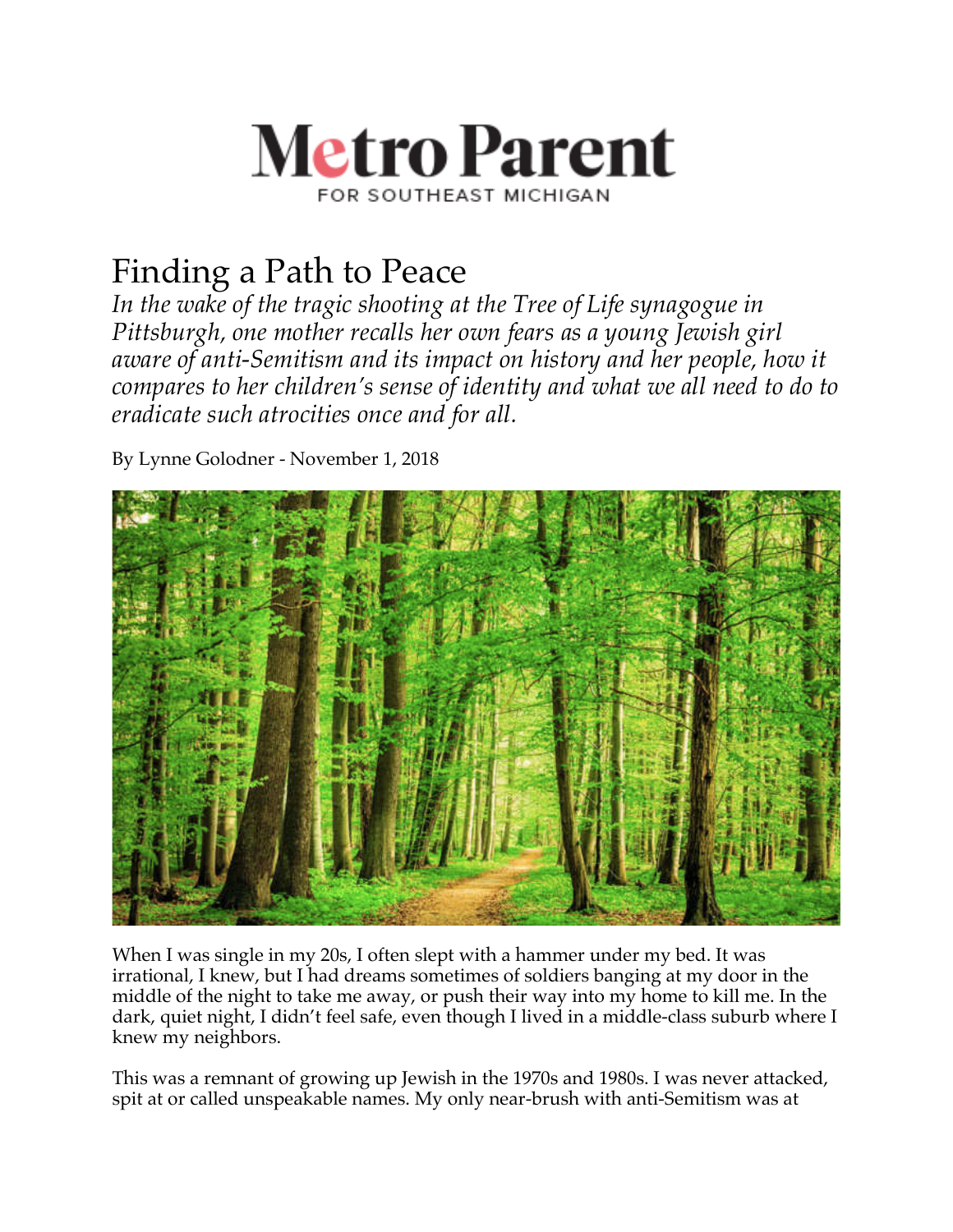lunch in New Jersey with a Catholic boyfriend's parents; his father, after a couple of beers, muttered something about the server "Jewing" him, and my boyfriend proudly proclaimed later that he told his father "not to say such things in front of me."

"He shouldn't say them at all," I replied, clear then that the relationship would inevitably end.

No, nothing horrible happened to me because I was Jewish. I just knew that it could.

My Jewish identity was equal parts pride in our family-focused traditions and all-tooclear knowledge of history, during which Jews again and again throughout the ages and throughout the world, were denied work, turned away, beaten and killed simply for being Jewish. The Holocaust was a fresh memory, as were stories of my ancestors fleeing the Cossacks.

We planted trees in Israel and dreamed of going there; I've visited Israel 8 or more times, and I have to say, it's the best example of Jews being strong, confident, empowered. After a history of insulting caricatures of Jews as pale and weak, I found this strength reassuring.

My children don't own this definition of what it means to be Jewish – for better and for worse. The other day in the car, my daughter played a song where a rapper included the n-word. I hate that word, and I said so to my 15-year-old as she drove us through the neighborhood.

"Mom, white people can't say it, but black people can," she said.

"I wouldn't ever use the word kike," I said to her. "We have a responsibility to not demean ourselves – because we're telling the world, when we use such words, that they can, too."

"What is that word?" she said. "No one uses old words like that anymore."

In the milky twilight, I sat in the passenger seat of the slow-moving car, stunned. My daughter didn't know the timeless insult against Jews? Perhaps I'd done too good a job of shielding her from the horrors of our collective history.

I proceeded to tell her that the shooter at the Pittsburgh synagogue last weekend used that word all over the Internet as he proclaimed his hatred for Jews, insisting we all must die. She was more stunned that he shared such information on social media than anything else.

Which led us to a conversation about her own Jewish identity and connection, or lack thereof, with the events of our history.

In times like these, I'm not sure how we're supposed to talk to our children about horrific events. After all, they're growing up in an era when active shooter drills are a way of life in their schools, and they are barely shielded from anything thanks to a 24/7 news cycle and nonstop attachment to social media.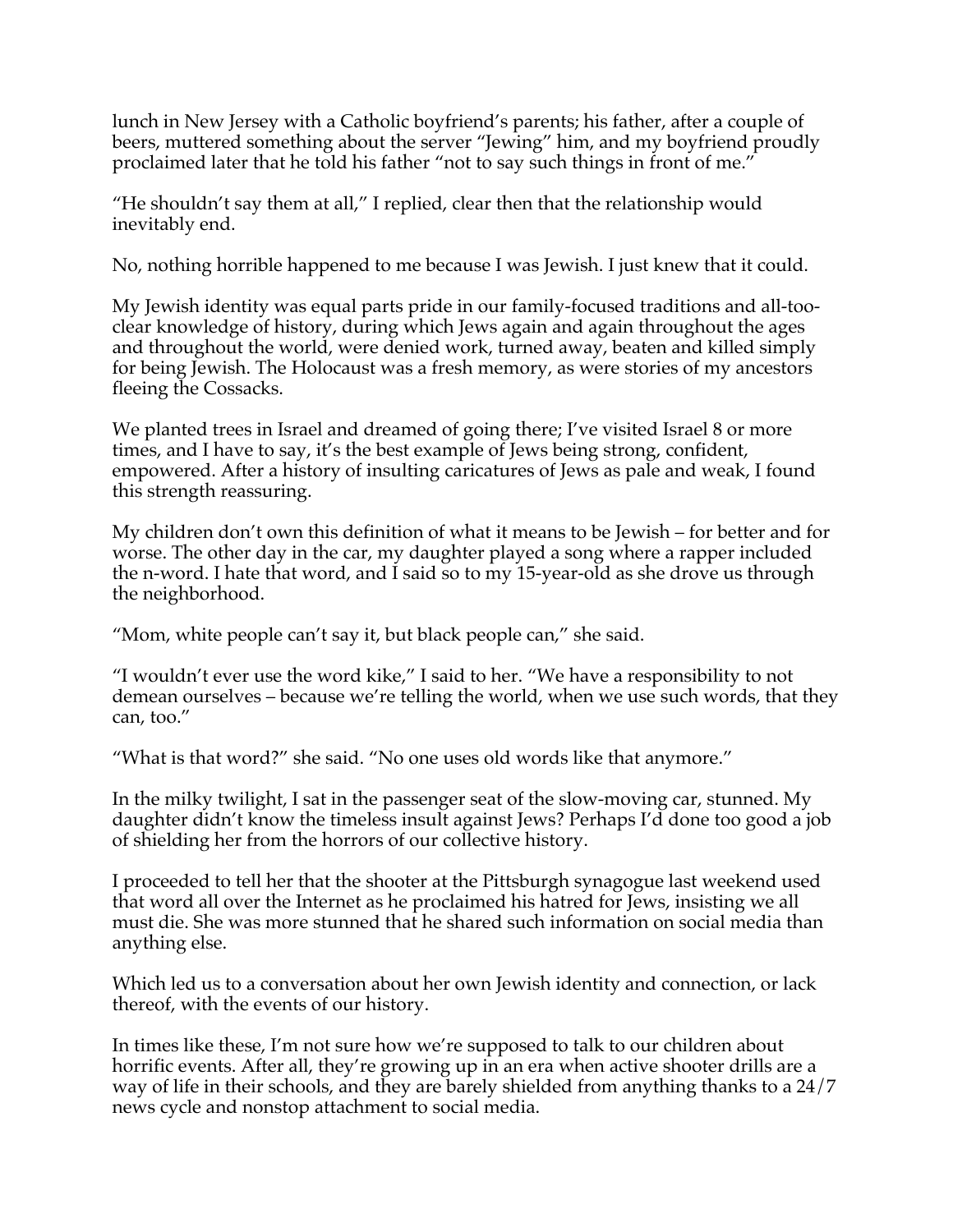But the job of a parent is to protect and empower your children, in age-appropriate ways. My children roll their eyes and issue big sighs when I gather them to go to synagogue for Shabbat services. It never occurred to me that we'd have bigger problems around that excursion.

Will I hesitate the next time I want my family to attend services? Will I no longer feel safe in the sanctuary? Will my children, who routinely leave services to hang out in the classrooms with other teens, be more or less endangered at our beautiful, peaceinducing house of worship? Will I now have to be hyper-vigilant on a quiet Saturday morning, rather than prayerful and meditative, to ensure that no strangers wander through the front doors on the only day a synagogue is not locked?

When horrible things happen without explanation, it is incredibly difficult to talk with our children – or ourselves – about the events. There are literally no words.

But we have to find them.

Which is one reason social media can be a benefit in these times of hatred.

After the tragedy at the Tree of Life Congregation in Pittsburgh, emails arrived in my inbox and friends and acquaintances shared articles and encouragement on Facebook.

A Facebook friend who used to be a metro Detroit clergyman, Rabbi Jonathan Berkun, grew up at that Pittsburgh synagogue. His father is the rabbi there now, but was absent on that devastating Shabbat because Jonathan's mother was ill.

He flew back to Pittsburgh after the shooting and wrote long-form posts and articles about his journey, which I found grounding. By sharing moments in his devastated hometown, I felt like I, too, could begin to believe that while bad things happen inexplicably to good people, most of the time it's good people who lead our days.

He wrote about buying a bottle of water minutes after landing at the airport. He said: "The saleswoman was so friendly that I quipped how I had forgotten how nice people are in this city with such deep, blue collar roots. 'It's been a tough day for us, sir,' she responded with a tear in her eye. I told her why I was there and where I was from. We both shed tears."

Even in the wake of such devastation, he managed to find the good. Which is what we all must do, all the time. For if we start each day looking for the good in people, in situations, in clogged traffic or in spilled coffee, we start to create a society where people are kind, supportive and forgiving. And eventually, I hope, I believe, that leads to a society where senseless killings and baseless hatred no longer happen.

Jews mourn the destruction of our Holy Temple in Jerusalem from thousands of years ago. It was destroyed once, rebuilt, then destroyed again, and so much of our worship trains on the idea of rebuilding that Temple so all Jews can gather together to worship.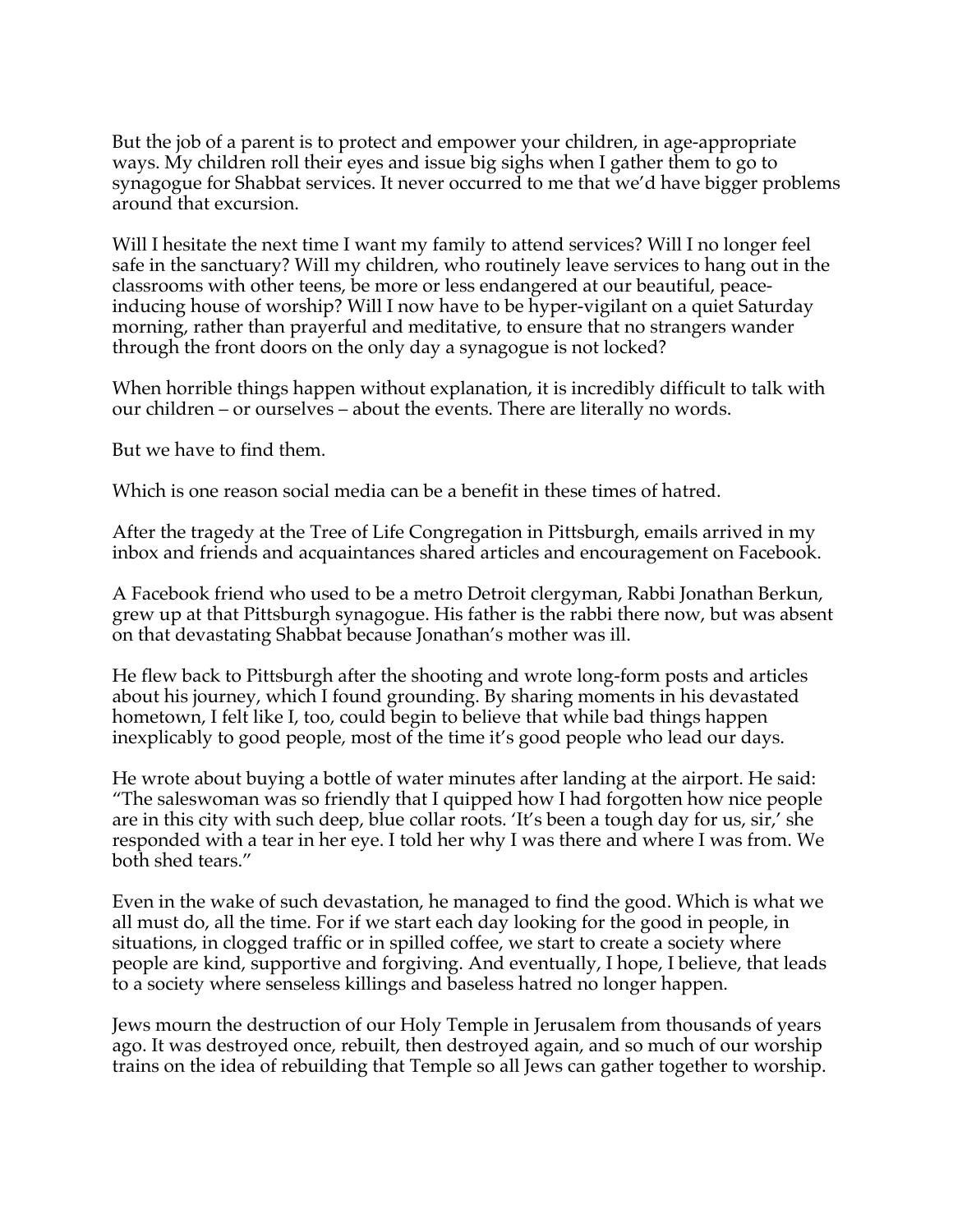Our tradition tells us that one of the times, the Temple was destroyed due to baseless hatred. It's a lesson for us to not focus on the differences between us but rather to find common ground. The scriptural message is profound – baseless hatred was devastating enough to bar us from worshiping at our holiest site. Get our act together, the message says, or we don't deserve to return.

In his writings, Rabbi Berkun said the following:

"I still cannot comprehend how America in 2018 can be fertile ground for murdering Jew-haters. As in the wake of all recent American tragedies, we will undoubtedly argue over its root cause and what can be done to prevent history from repeating itself. But some things are clear: Gun violence is an American epidemic. Anti-Semitism is statistically rising in America. Politics and public discourse have assumed the vernacular of a street fight. Hatred and racism is alive and well in this country."

He then asks, "what are we going to do about it?" Because if we can't take action to make change, there is no point in having any of these conversations. Rabbi Berkun offers five suggestions:

- 1. Vote. Get politically or communally active.
- 2. Give back. Someone today has it worse than you. Help him or her make it better.
- 3. Hug your loved ones. Stop sweating the small stuff.
- 4. If you are Jewish, come to shul. Show the haters that they will never win.
- 5. Learn why being Jewish matters. Study a text. Practice praying.

My favorite part of the Shabbat morning service is when all congregants stand and face the Ark that holds the holy scrolls. The Torah reader walks around the perimeter of the room with the adorned scrolls, and people kiss it as it passes. When the stroll completes, and the service leaders stand before the open Ark, we sing even louder these words, in Hebrew:

## **ץֵע םיִיַּח איִה םיִקיִזֲחַמַּל הָּבּ , ָהיֶֽכְמֹתְו רָשֻּׁאְמ**

"It is a Tree of Life to those who hold on to it, and all of its supporters are happy; its ways are ways of pleasantness, and all its paths are peace." (Proverbs 3:17-18)

I love this part of the service because all voices blend into a swell like an ocean wave carrying us together to dry land. For that moment, we seem united in this vision of holiness as life-giving. I only hope we can truly live what the passage says – that all its paths actually lead to peace.

Whether we are Jewish, Christian, Muslim, or something altogether different, whether we believe in one God or many, every human has the right to his or her path. Once we embrace the truth that we are different, while immersing in the beauty of our rich traditions, we can embark on a path of peace.

All of us can talk to our children about finding common ground with others from very different traditions. It is, in my humble opinion, the only way forward.